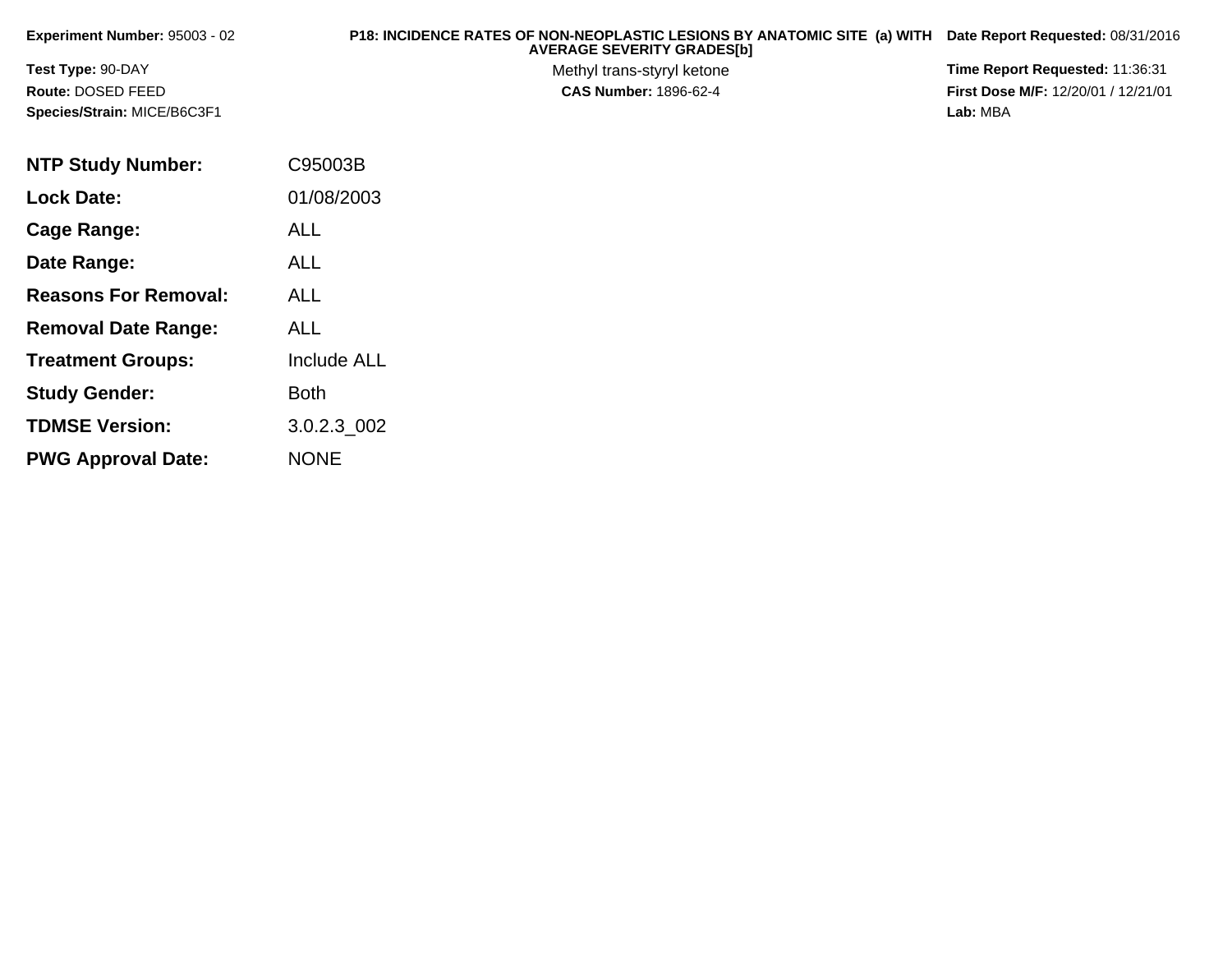|                                                                              |                        | P18: INCIDENCE RATES OF NON-NEOPLASTIC LESIONS BY ANATOMIC SITE (a) WITH Date Report Requested: 08/31/2016 |             |            |                                     |                                 |  |  |
|------------------------------------------------------------------------------|------------------------|------------------------------------------------------------------------------------------------------------|-------------|------------|-------------------------------------|---------------------------------|--|--|
| Test Type: 90-DAY                                                            |                        | <b>AVERAGE SEVERITY GRADES[b]</b><br>Methyl trans-styryl ketone                                            |             |            |                                     | Time Report Requested: 11:36:31 |  |  |
| Route: DOSED FEED                                                            |                        | <b>CAS Number: 1896-62-4</b>                                                                               |             |            | First Dose M/F: 12/20/01 / 12/21/01 |                                 |  |  |
| Species/Strain: MICE/B6C3F1                                                  |                        |                                                                                                            |             |            | Lab: MBA                            |                                 |  |  |
| <b>B6C3F1 MICE MALE</b>                                                      | <b>VEHICLE CONTROL</b> | 0.025%                                                                                                     | 0.05%       | 0.1%       | 0.2%                                | 0.4%                            |  |  |
| <b>Disposition Summary</b>                                                   |                        |                                                                                                            |             |            |                                     |                                 |  |  |
| <b>Animals Initially In Study</b><br><b>Early Deaths</b><br><b>Survivors</b> | 10                     | 10                                                                                                         | 10          | 10         | 10                                  | 10                              |  |  |
| <b>Accidentally Killed</b>                                                   |                        |                                                                                                            |             |            | 1                                   |                                 |  |  |
| <b>Terminal Sacrifice</b>                                                    | 10                     | 10                                                                                                         | 10          | 10         | 9                                   | 10                              |  |  |
| <b>Animals Examined Microscopically</b>                                      | 10                     | 10                                                                                                         | 10          | 10         | 10                                  | 10                              |  |  |
| <b>ALIMENTARY SYSTEM</b>                                                     |                        |                                                                                                            |             |            |                                     |                                 |  |  |
| Esophagus                                                                    | (10)                   | (0)                                                                                                        | (0)         | (0)        | (0)                                 | (10)                            |  |  |
| Gallbladder                                                                  | (10)                   | (0)                                                                                                        | (0)         | (0)        | (0)                                 | (8)                             |  |  |
| Intestine Large, Cecum                                                       | (10)                   | (0)                                                                                                        | (0)         | (0)        | (0)                                 | (10)                            |  |  |
| Intestine Large, Colon                                                       | (10)                   | (0)                                                                                                        | (0)         | (0)        | (0)                                 | (10)                            |  |  |
| Intestine Large, Rectum                                                      | (10)                   | (0)                                                                                                        | (0)         | (0)        | (0)                                 | (10)                            |  |  |
| Intestine Small, Duodenum                                                    | (10)                   | (0)                                                                                                        | (0)         | (0)        | (0)                                 | (10)                            |  |  |
| Intestine Small, Ileum                                                       | (10)                   | (0)                                                                                                        | (0)         | (0)        | (0)                                 | (10)                            |  |  |
| Intestine Small, Jejunum                                                     | (10)                   | (0)                                                                                                        | (0)         | (0)        | (0)                                 | (10)                            |  |  |
| Liver                                                                        | (10)                   | (0)                                                                                                        | (0)         | (0)        | (0)                                 | (10)                            |  |  |
| Pancreas                                                                     | (10)                   | (0)                                                                                                        | (0)         | (0)        | (0)                                 | (10)                            |  |  |
| Salivary Glands<br>Stomach, Forestomach                                      | (10)<br>(10)           | (0)                                                                                                        | (0)         | (0)        | (0)                                 | (10)                            |  |  |
| Stomach, Glandular                                                           | (10)                   | (0)<br>(10)                                                                                                | (0)<br>(10) | (0)<br>(9) | (0)<br>(10)                         | (10)<br>(10)                    |  |  |
| Tongue                                                                       | (10)                   | (0)                                                                                                        | (0)         | (0)        | (0)                                 | (10)                            |  |  |
| CARDIOVASCULAR SYSTEM                                                        |                        |                                                                                                            |             |            |                                     |                                 |  |  |
| <b>Blood Vessel</b>                                                          | (10)                   | (0)                                                                                                        | (0)         | (0)        | (0)                                 | (10)                            |  |  |
| Heart                                                                        | (10)                   | (0)                                                                                                        | (0)         | (0)        | (0)                                 | (10)                            |  |  |
| <b>ENDOCRINE SYSTEM</b>                                                      |                        |                                                                                                            |             |            |                                     |                                 |  |  |
| <b>Adrenal Cortex</b><br>Subcapsular, Hyperplasia, Focal                     | (10)<br>2[1.0]         | (0)                                                                                                        | (0)         | (0)        | (0)                                 | (10)<br>4[1.0]                  |  |  |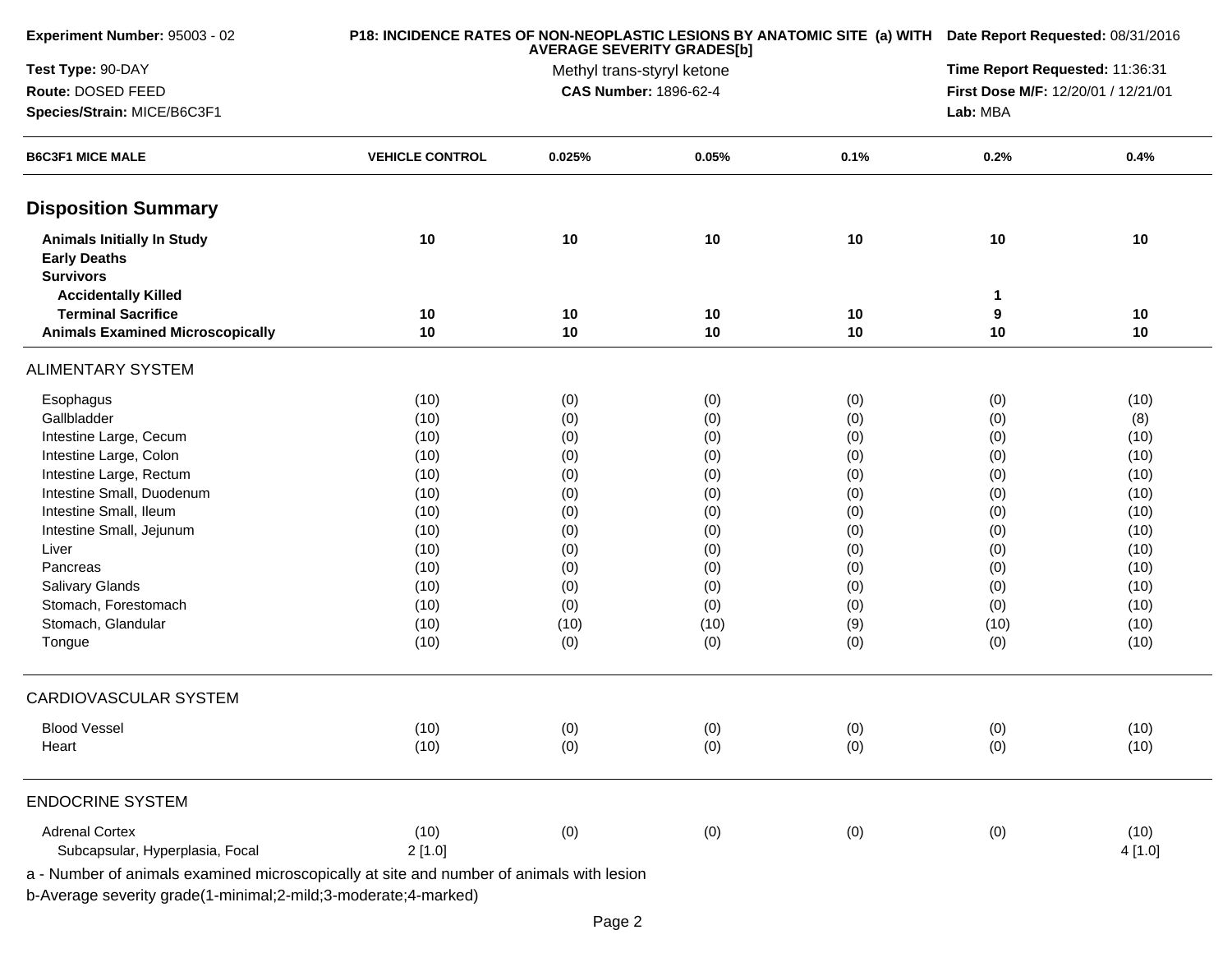| Experiment Number: 95003 - 02 |                        | P18: INCIDENCE RATES OF NON-NEOPLASTIC LESIONS BY ANATOMIC SITE (a) WITH Date Report Requested: 08/31/2016 |       |      |                                     |        |
|-------------------------------|------------------------|------------------------------------------------------------------------------------------------------------|-------|------|-------------------------------------|--------|
| Test Type: 90-DAY             |                        | <b>AVERAGE SEVERITY GRADES[b]</b><br>Methyl trans-styryl ketone                                            |       |      | Time Report Requested: 11:36:31     |        |
| Route: DOSED FEED             |                        | CAS Number: 1896-62-4                                                                                      |       |      | First Dose M/F: 12/20/01 / 12/21/01 |        |
| Species/Strain: MICE/B6C3F1   |                        |                                                                                                            |       |      | Lab: MBA                            |        |
| <b>B6C3F1 MICE MALE</b>       | <b>VEHICLE CONTROL</b> | 0.025%                                                                                                     | 0.05% | 0.1% | 0.2%                                | 0.4%   |
| Adrenal Medulla               | (10)                   | (0)                                                                                                        | (0)   | (0)  | (0)                                 | (10)   |
| Islets, Pancreatic            | (10)                   | (0)                                                                                                        | (0)   | (0)  | (0)                                 | (10)   |
| Parathyroid Gland             | (2)                    | (0)                                                                                                        | (0)   | (0)  | (0)                                 | (2)    |
| <b>Pituitary Gland</b>        | (10)                   | (0)                                                                                                        | (0)   | (0)  | (0)                                 | (8)    |
| <b>Thyroid Gland</b>          | (10)                   | (0)                                                                                                        | (0)   | (0)  | (0)                                 | (9)    |
| <b>GENERAL BODY SYSTEM</b>    |                        |                                                                                                            |       |      |                                     |        |
| None                          |                        |                                                                                                            |       |      |                                     |        |
| <b>GENITAL SYSTEM</b>         |                        |                                                                                                            |       |      |                                     |        |
| Epididymis                    | (10)                   | (0)                                                                                                        | (0)   | (0)  | (0)                                 | (10)   |
| <b>Preputial Gland</b>        | (10)                   | (0)                                                                                                        | (0)   | (0)  | (0)                                 | (10)   |
| Prostate                      | (9)                    | (0)                                                                                                        | (0)   | (0)  | (0)                                 | (10)   |
| Seminal Vesicle               | (10)                   | (0)                                                                                                        | (0)   | (0)  | (0)                                 | (10)   |
| <b>Testes</b>                 | (10)                   | (0)                                                                                                        | (0)   | (0)  | (0)                                 | (9)    |
| <b>HEMATOPOIETIC SYSTEM</b>   |                        |                                                                                                            |       |      |                                     |        |
| <b>Bone Marrow</b>            | (10)                   | (0)                                                                                                        | (0)   | (0)  | (0)                                 | (10)   |
| Lymph Node, Mandibular        | (8)                    | (0)                                                                                                        | (0)   | (0)  | (0)                                 | (10)   |
| Lymph Node, Mesenteric        | (9)                    | (0)                                                                                                        | (0)   | (0)  | (0)                                 | (10)   |
| Spleen                        | (10)                   | (0)                                                                                                        | (0)   | (0)  | (0)                                 | (10)   |
| Thymus                        | (10)                   | (0)                                                                                                        | (0)   | (0)  | (0)                                 | (10)   |
| Atrophy                       | 1 [1.0]                |                                                                                                            |       |      |                                     | 2[1.0] |
| Atrophy, Focal                | 1[1.0]                 |                                                                                                            |       |      |                                     |        |
| Cyst                          |                        |                                                                                                            |       |      |                                     | 1[1.0] |
| Necrosis                      | 2[2.0]                 |                                                                                                            |       |      |                                     | 1[2.0] |
| <b>INTEGUMENTARY SYSTEM</b>   |                        |                                                                                                            |       |      |                                     |        |
| Skin                          | (10)                   | (0)                                                                                                        | (0)   | (0)  | (0)                                 | (10)   |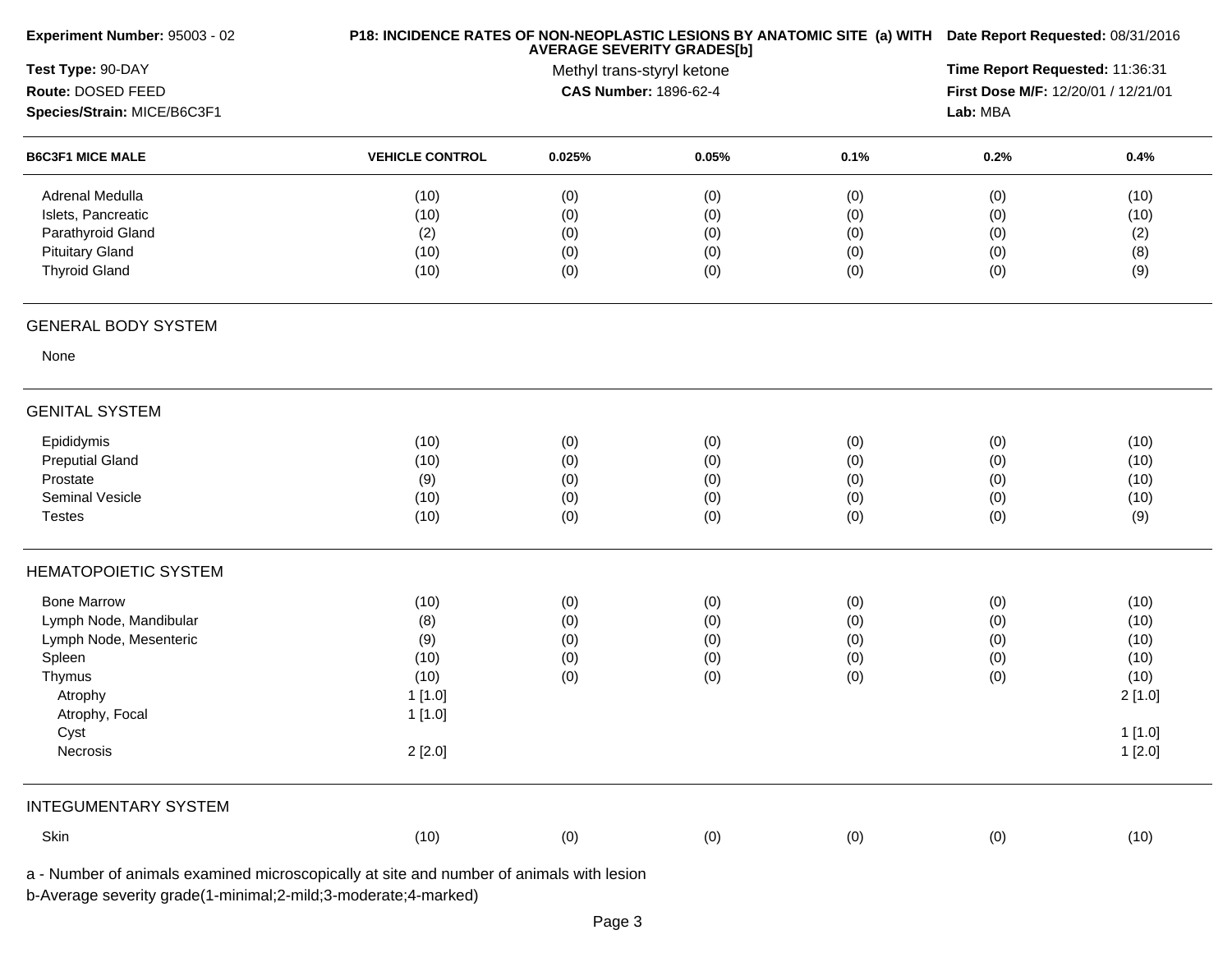| Experiment Number: 95003 - 02                                        |                        | P18: INCIDENCE RATES OF NON-NEOPLASTIC LESIONS BY ANATOMIC SITE (a) WITH Date Report Requested: 08/31/2016<br>Time Report Requested: 11:36:31 |                              |         |                                     |                  |
|----------------------------------------------------------------------|------------------------|-----------------------------------------------------------------------------------------------------------------------------------------------|------------------------------|---------|-------------------------------------|------------------|
| Test Type: 90-DAY                                                    |                        |                                                                                                                                               |                              |         |                                     |                  |
| Route: DOSED FEED                                                    |                        |                                                                                                                                               | <b>CAS Number: 1896-62-4</b> |         | First Dose M/F: 12/20/01 / 12/21/01 |                  |
| Species/Strain: MICE/B6C3F1                                          |                        |                                                                                                                                               |                              |         | Lab: MBA                            |                  |
| <b>B6C3F1 MICE MALE</b>                                              | <b>VEHICLE CONTROL</b> | 0.025%                                                                                                                                        | 0.05%                        | 0.1%    | 0.2%                                | 0.4%             |
| MUSCULOSKELETAL SYSTEM                                               |                        |                                                                                                                                               |                              |         |                                     |                  |
| Bone                                                                 | (10)                   | (0)                                                                                                                                           | (0)                          | (0)     | (0)                                 | (10)             |
| NERVOUS SYSTEM                                                       |                        |                                                                                                                                               |                              |         |                                     |                  |
| <b>Brain</b>                                                         | (10)                   | (0)                                                                                                                                           | (0)                          | (0)     | (0)                                 | (10)             |
| <b>RESPIRATORY SYSTEM</b>                                            |                        |                                                                                                                                               |                              |         |                                     |                  |
| Lung                                                                 | (10)                   | (0)                                                                                                                                           | (0)                          | (0)     | (0)                                 | (10)             |
| Nose<br>Olfactory Epithelium, Atrophy                                | (10)                   | (10)                                                                                                                                          | (10)                         | (10)    | (10)<br>1[1.0]                      | (10)<br>10 [1.0] |
| Trachea                                                              | (10)                   | (0)                                                                                                                                           | (0)                          | (0)     | (0)                                 | (10)             |
| SPECIAL SENSES SYSTEM                                                |                        |                                                                                                                                               |                              |         |                                     |                  |
| Eye                                                                  | (10)                   | (0)                                                                                                                                           | (0)                          | (0)     | (0)                                 | (10)             |
| Harderian Gland                                                      | (10)                   | (0)                                                                                                                                           | (0)                          | (0)     | (0)                                 | (10)             |
| <b>URINARY SYSTEM</b>                                                |                        |                                                                                                                                               |                              |         |                                     |                  |
| Kidney                                                               | (10)                   | (10)                                                                                                                                          | (10)                         | (10)    | (10)                                | (10)             |
| Renal Tubule, Nephropathy<br>Renal Tubule, Vacuolization Cytoplasmic | 1[1.0]<br>10 [2.6]     | 10 [2.5]                                                                                                                                      | 10 [2.2]                     | 10[2.2] | 1[1.0]<br>9[2.0]                    | 10 [1.0]         |
| <b>Urinary Bladder</b>                                               | (10)                   | (0)                                                                                                                                           | (0)                          | (0)     | (0)                                 | (10)             |
|                                                                      |                        |                                                                                                                                               |                              |         |                                     |                  |

\*\*\* END OF MALE \*\*\*

a - Number of animals examined microscopically at site and number of animals with lesion

b-Average severity grade(1-minimal;2-mild;3-moderate;4-marked)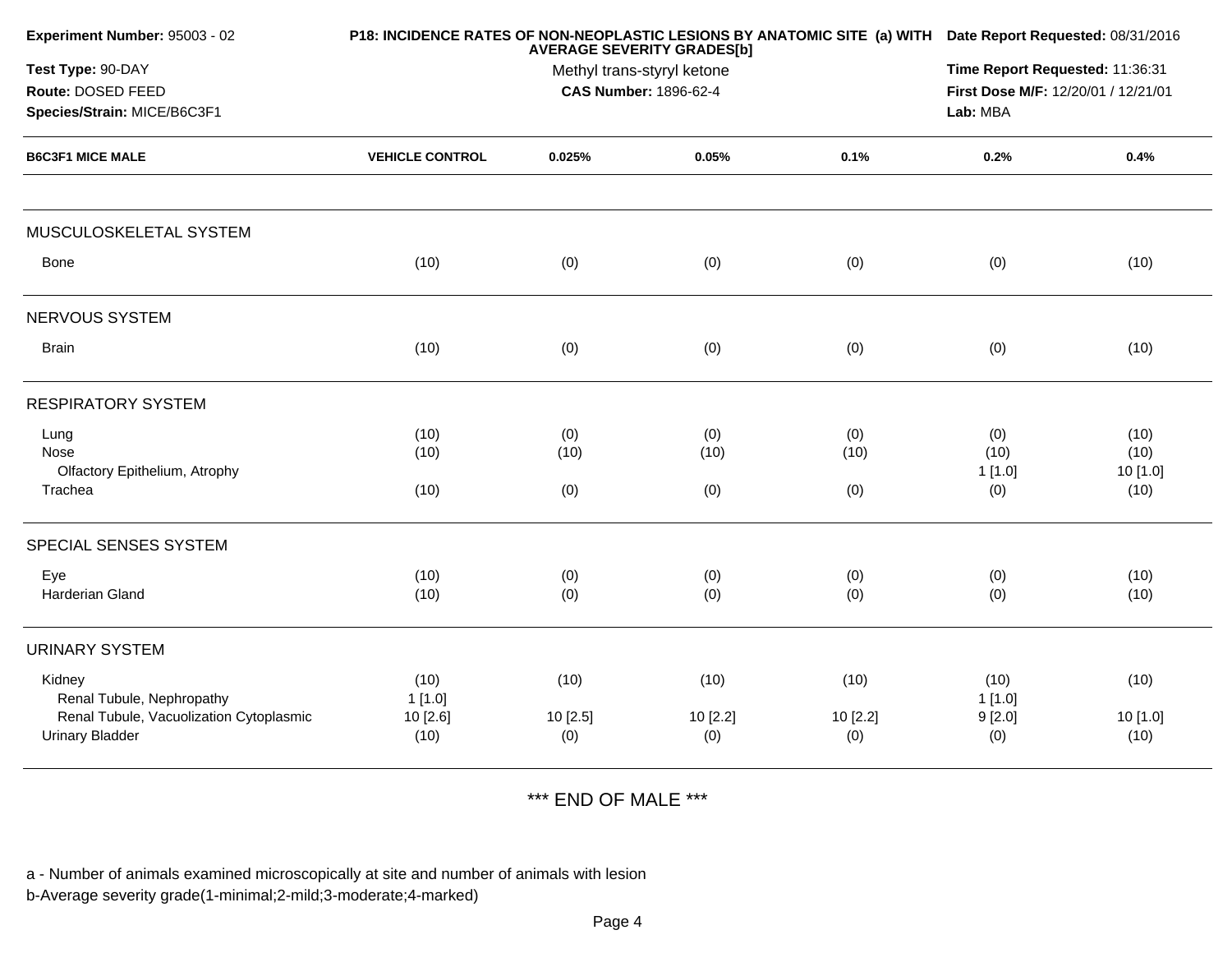| Experiment Number: 95003 - 02                                                                                                                              |                        | P18: INCIDENCE RATES OF NON-NEOPLASTIC LESIONS BY ANATOMIC SITE (a) WITH Date Report Requested: 08/31/2016<br>Time Report Requested: 11:36:31 |                            |      |                                     |        |  |
|------------------------------------------------------------------------------------------------------------------------------------------------------------|------------------------|-----------------------------------------------------------------------------------------------------------------------------------------------|----------------------------|------|-------------------------------------|--------|--|
| Test Type: 90-DAY                                                                                                                                          |                        |                                                                                                                                               |                            |      |                                     |        |  |
| Route: DOSED FEED                                                                                                                                          |                        | <b>CAS Number: 1896-62-4</b>                                                                                                                  | Methyl trans-styryl ketone |      | First Dose M/F: 12/20/01 / 12/21/01 |        |  |
| Species/Strain: MICE/B6C3F1                                                                                                                                |                        |                                                                                                                                               |                            |      | Lab: MBA                            |        |  |
| <b>B6C3F1 MICE FEMALE</b>                                                                                                                                  | <b>VEHICLE CONTROL</b> | 0.025%                                                                                                                                        | 0.05%                      | 0.1% | 0.2%                                | 0.4%   |  |
| <b>Disposition Summary</b>                                                                                                                                 |                        |                                                                                                                                               |                            |      |                                     |        |  |
| <b>Animals Initially In Study</b><br><b>Early Deaths</b>                                                                                                   | 10                     | 10                                                                                                                                            | 10                         | 10   | 10                                  | 10     |  |
| <b>Natural Death</b><br><b>Survivors</b>                                                                                                                   | 1                      |                                                                                                                                               |                            |      |                                     |        |  |
| <b>Terminal Sacrifice</b>                                                                                                                                  | 9                      | 10                                                                                                                                            | 10                         | 10   | 10                                  | 10     |  |
| <b>Animals Examined Microscopically</b>                                                                                                                    | 10                     | 10                                                                                                                                            | 10                         | 10   | 10                                  | 10     |  |
| <b>ALIMENTARY SYSTEM</b>                                                                                                                                   |                        |                                                                                                                                               |                            |      |                                     |        |  |
| Esophagus                                                                                                                                                  | (9)                    | (0)                                                                                                                                           | (0)                        | (0)  | (0)                                 | (10)   |  |
| Gallbladder                                                                                                                                                | (7)                    | (0)                                                                                                                                           | (0)                        | (0)  | (0)                                 | (8)    |  |
| Intestine Large, Cecum                                                                                                                                     | (9)                    | (0)                                                                                                                                           | (0)                        | (0)  | (0)                                 | (10)   |  |
| Intestine Large, Colon                                                                                                                                     | (9)                    | (0)                                                                                                                                           | (0)                        | (0)  | (0)                                 | (10)   |  |
| Intestine Large, Rectum                                                                                                                                    | (9)                    | (0)                                                                                                                                           | (0)                        | (0)  | (0)                                 | (10)   |  |
| Intestine Small, Duodenum                                                                                                                                  | (9)                    | (0)                                                                                                                                           | (0)                        | (0)  | (0)                                 | (10)   |  |
| Intestine Small, Ileum                                                                                                                                     | (9)                    | (0)                                                                                                                                           | (0)                        | (0)  | (0)                                 | (10)   |  |
| Intestine Small, Jejunum                                                                                                                                   | (9)                    | (0)                                                                                                                                           | (0)                        | (0)  | (0)                                 | (10)   |  |
| Liver                                                                                                                                                      | (9)                    | (0)                                                                                                                                           | (0)                        | (0)  | (0)                                 | (10)   |  |
| Hepatocyte, Necrosis, Focal                                                                                                                                | 1[1.0]                 |                                                                                                                                               |                            |      |                                     | 1[1.0] |  |
| Pancreas                                                                                                                                                   | (9)                    | (0)                                                                                                                                           | (0)                        | (0)  | (0)                                 | (10)   |  |
| Salivary Glands                                                                                                                                            | (9)                    | (0)                                                                                                                                           | (0)                        | (0)  | (0)                                 | (10)   |  |
| Stomach, Forestomach                                                                                                                                       | (9)                    | (0)                                                                                                                                           | (0)                        | (0)  | (0)                                 | (10)   |  |
| Stomach, Glandular                                                                                                                                         | (9)                    | (10)                                                                                                                                          | (10)                       | (10) | (10)                                | (9)    |  |
| Tongue                                                                                                                                                     | (9)                    | (0)                                                                                                                                           | (0)                        | (0)  | (0)                                 | (10)   |  |
| CARDIOVASCULAR SYSTEM                                                                                                                                      |                        |                                                                                                                                               |                            |      |                                     |        |  |
| <b>Blood Vessel</b>                                                                                                                                        | (9)                    | (0)                                                                                                                                           | (0)                        | (0)  | (0)                                 | (10)   |  |
| Heart                                                                                                                                                      | (9)                    | (0)                                                                                                                                           | (0)                        | (0)  | (0)                                 | (10)   |  |
| <b>ENDOCRINE SYSTEM</b>                                                                                                                                    |                        |                                                                                                                                               |                            |      |                                     |        |  |
| <b>Adrenal Cortex</b>                                                                                                                                      | (9)                    | (0)                                                                                                                                           | (0)                        | (0)  | (0)                                 | (10)   |  |
|                                                                                                                                                            |                        |                                                                                                                                               |                            |      |                                     |        |  |
| a - Number of animals examined microscopically at site and number of animals with lesion<br>b-Average severity grade(1-minimal;2-mild;3-moderate;4-marked) |                        |                                                                                                                                               |                            |      |                                     |        |  |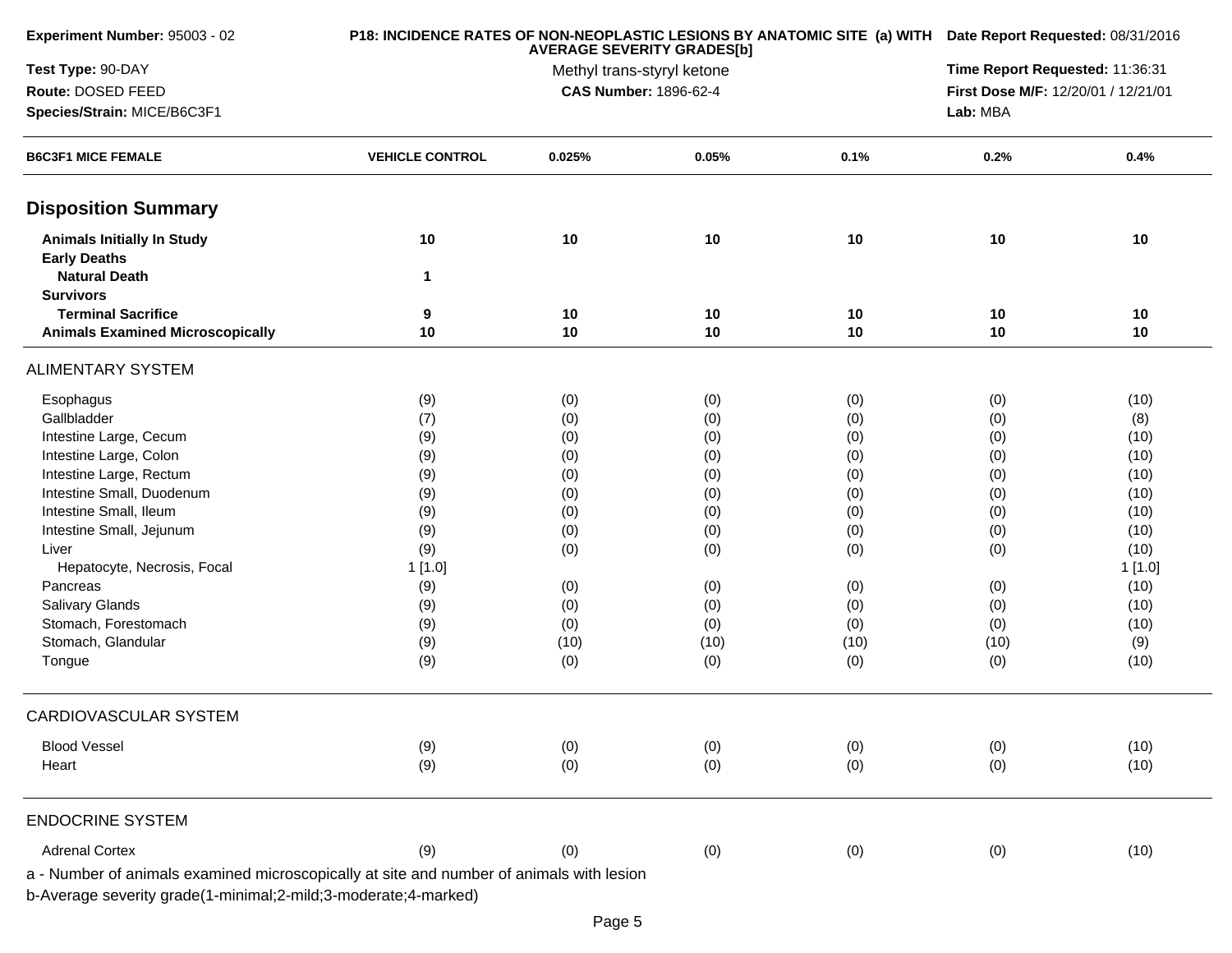| Experiment Number: 95003 - 02                                         |                        | P18: INCIDENCE RATES OF NON-NEOPLASTIC LESIONS BY ANATOMIC SITE (a) WITH Date Report Requested: 08/31/2016 |       |      |          |          |
|-----------------------------------------------------------------------|------------------------|------------------------------------------------------------------------------------------------------------|-------|------|----------|----------|
| Test Type: 90-DAY<br>Route: DOSED FEED<br>Species/Strain: MICE/B6C3F1 |                        | <b>AVERAGE SEVERITY GRADES[b]</b><br>Methyl trans-styryl ketone<br><b>CAS Number: 1896-62-4</b>            |       |      |          |          |
|                                                                       |                        |                                                                                                            |       |      | Lab: MBA |          |
| <b>B6C3F1 MICE FEMALE</b>                                             | <b>VEHICLE CONTROL</b> | 0.025%                                                                                                     | 0.05% | 0.1% | 0.2%     | 0.4%     |
| Subcapsular, Hyperplasia, Focal                                       | 9[1.0]                 |                                                                                                            |       |      |          | 10 [1.0] |
| Adrenal Medulla                                                       | (9)                    | (0)                                                                                                        | (0)   | (0)  | (0)      | (10)     |
| Islets, Pancreatic                                                    | (8)                    | (0)                                                                                                        | (0)   | (0)  | (0)      | (10)     |
| Parathyroid Gland                                                     | (5)                    | (0)                                                                                                        | (0)   | (0)  | (0)      | (8)      |
| <b>Pituitary Gland</b>                                                | (9)                    | (0)                                                                                                        | (0)   | (0)  | (0)      | (6)      |
| <b>Thyroid Gland</b>                                                  | (9)                    | (0)                                                                                                        | (0)   | (0)  | (0)      | (10)     |
| <b>GENERAL BODY SYSTEM</b>                                            |                        |                                                                                                            |       |      |          |          |
| None                                                                  |                        |                                                                                                            |       |      |          |          |
| <b>GENITAL SYSTEM</b>                                                 |                        |                                                                                                            |       |      |          |          |
| <b>Clitoral Gland</b>                                                 | (5)                    | (0)                                                                                                        | (0)   | (0)  | (0)      | (9)      |
| Ovary                                                                 | (9)                    | (0)                                                                                                        | (0)   | (0)  | (0)      | (10)     |
| <b>Uterus</b>                                                         | (9)                    | (0)                                                                                                        | (0)   | (0)  | (0)      | (10)     |
| Endometrium, Hyperplasia, Cystic                                      | 9[1.2]                 |                                                                                                            |       |      |          | 8[1.0]   |
| <b>HEMATOPOIETIC SYSTEM</b>                                           |                        |                                                                                                            |       |      |          |          |
| <b>Bone Marrow</b>                                                    | (9)                    | (0)                                                                                                        | (0)   | (0)  | (0)      | (10)     |
| Lymph Node                                                            | (1)                    | (0)                                                                                                        | (0)   | (0)  | (0)      | (0)      |
| Inguinal, Hyperplasia, Lymphoid                                       | 1[2.0]                 |                                                                                                            |       |      |          |          |
| Lymph Node, Mandibular                                                |                        |                                                                                                            | (0)   |      | (0)      | (10)     |
| Lymph Node, Mesenteric                                                | (8)                    | (0)                                                                                                        |       | (0)  |          |          |
|                                                                       | (9)                    | (0)                                                                                                        | (0)   | (0)  | (0)      | (10)     |
| Spleen                                                                | (9)                    | (0)                                                                                                        | (0)   | (0)  | (0)      | (10)     |
| Thymus                                                                | (9)                    | (0)                                                                                                        | (0)   | (0)  | (0)      | (10)     |
| Atrophy                                                               | 1[1.0]                 |                                                                                                            |       |      |          | 3[1.0]   |
| Necrosis                                                              | 2[1.0]                 |                                                                                                            |       |      |          | 2[1.0]   |
| <b>INTEGUMENTARY SYSTEM</b>                                           |                        |                                                                                                            |       |      |          |          |
| Mammary Gland                                                         | (9)                    | (0)                                                                                                        | (0)   | (0)  | (0)      | (10)     |